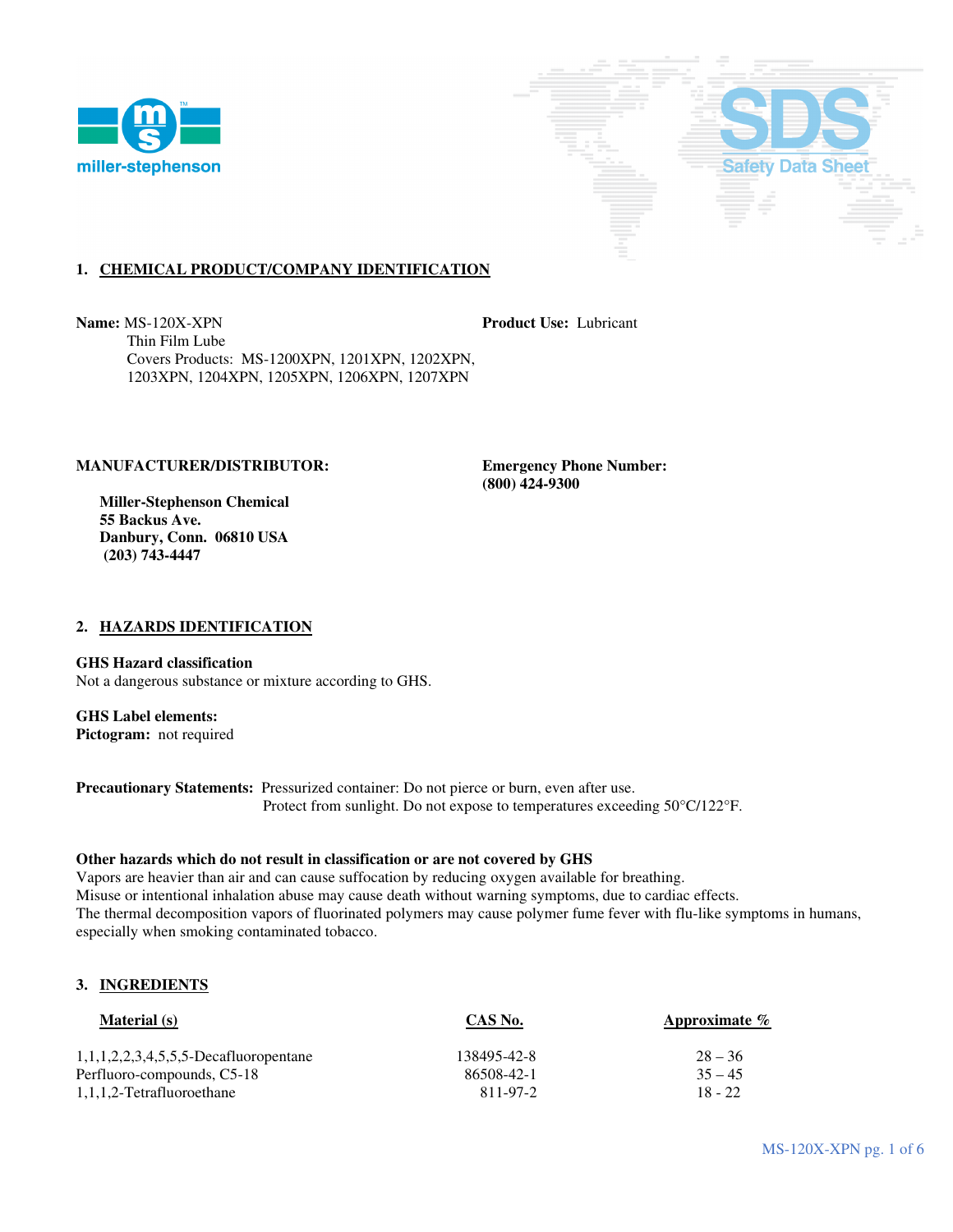### **4. FIRST AID MEASURES**

**Inhalation:** Remove patient to fresh air. Get medical attention if necessary.

**Eye:** In case of contact, flush eyes with water. Get medical attention if irritation develops and persists.

**Skin:** Wash skin with water and soap after contact. Get medical attention if symptoms occur.

**Oral:** If swallowed, DO NOT induce vomiting. Get medical attention if symptoms occur. Rinse mouth thoroughly with water.

**Most important symptoms and effects, both acute and delayed:** May cause cardiac arrhythmia. Inhalation may provoke the following symptoms: Dizziness.

**Notes to Physician:** Because of possible disturbances of cardiac rhythm, catecholamine drugs, such as epinephrine, that may be used in situations of emergency life support should be used with special caution.

#### **5. FIRE FIGHTING MEASURES**

**Flammability:** This product is not flammable. **Test Method:** Ignition distance test and Enclosed space ignition test.

**Suitable Extinguishing Media:** Water spray, Alcohol-resistant foam, Dry Chemical, Carbon Dioxide (CO2).

**Unsuitable extinguishing media:** None known.

**Specific hazards during fire-fighting:** Containers may rupture under fire conditions. Exposure to combustion products may be a hazard to health.

**Hazardous combustion products:** Hydrogen fluoride, Carbonyl fluoride, Carbon oxides.

**Special Fire Fighting Instruction:** Use extinguishing measures that are appropriate to local circumstances and the surrounding environment. Use water spray to cool containers. Evacuate personnel to safe area. Self-contained breathing apparatus (SCBA) maybe required if a large amount of material is released under fire conditions.

## **6. ACCIDENTAL RELEASE MEASURES**

**Personal precautions, protective equipment and emergency procedures:** Review FIRE FIGHTING MEASURES and HANDLING (PERSONNEL) sections before proceeding with clean-up. Use appropriate PERSONAL PROTECTIVE EQUIPMENT during cleanup. Evacuate personnel, thoroughly ventilate area. In case of insufficient ventilation use wear suitable respiratory equipment.

**Environmental precautions:** Dike spill. Prevent material from entering sewers, waterways, or low areas. Retain and dispose of contaminated wash water. Local authorities should be advised if significant spillage cannot be contained.

**Methods and materials for containment and clean up:** If containers rupture or leak, evacuate the area and provide ventilation. Only personnel equipped with proper respiratory and skin/eye protection should be permitted in area of large spill. Soak up with earth, sand, vermiculite or inert absorbent material. Place in a container for disposal according to local/national regulations (Section 13).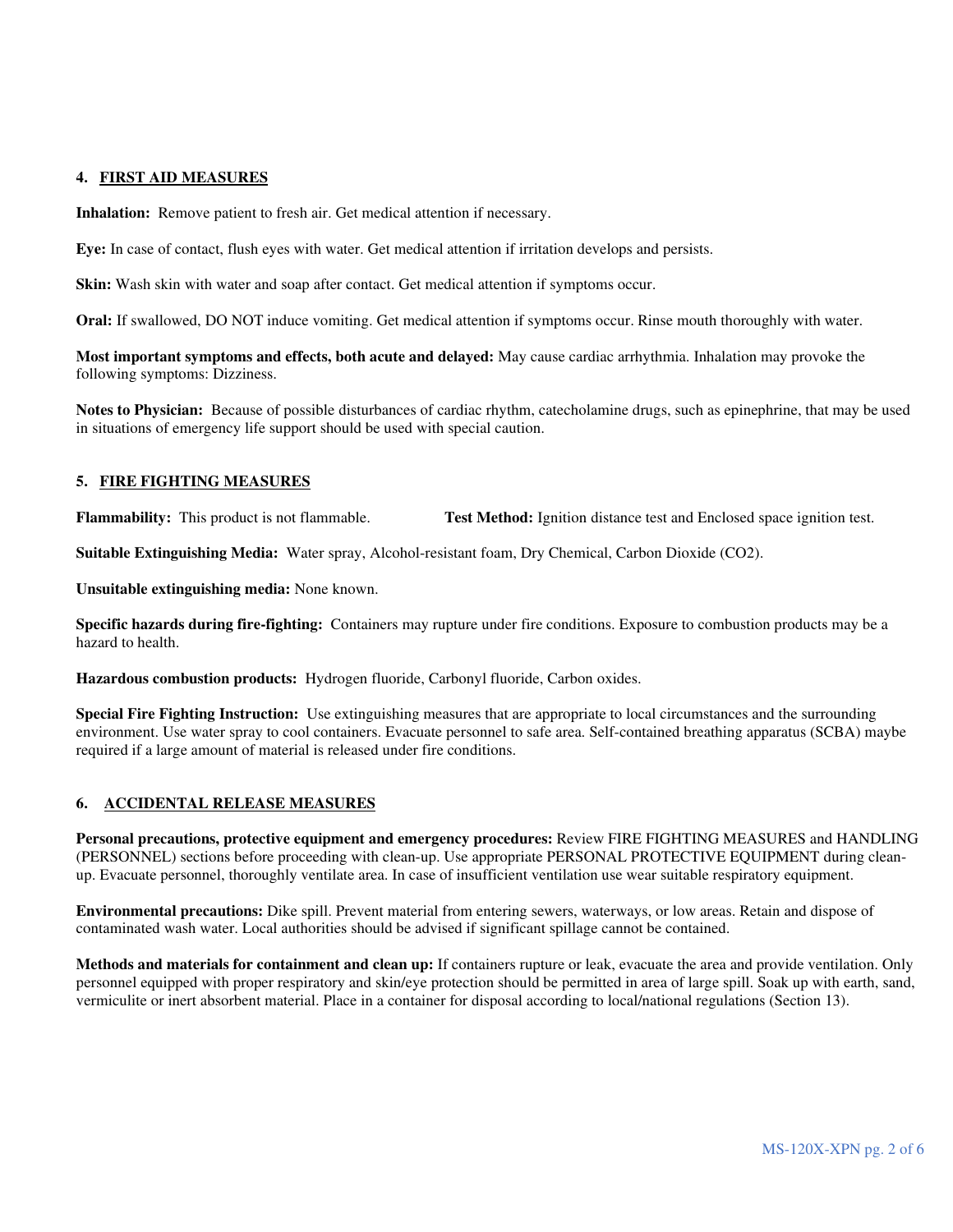## **7. HANDLING AND STORAGE**

**Handling:** Use in a well-ventilated area to avoid breathing vapors. Use only with adequate ventilation. Where ventilation is inadequate, use appropriate respiratory protection. Avoid contact with skin, eyes, or clothing. Wash thoroughly after handling. Take care to prevent spills, waste and minimize release to the environment.

**Storage Conditions**: Store in a clean, dry, well-ventilated place. Do not store near sources of heat, in direct sunlight or where temperatures exceed 52°C (125°F).

### **8. EXPOSURE CONTROLS/PERSONAL PROTECTION**

| <b>Exposure Limits:</b>                  | TLV (ACGIH)     | PEL (OSHA)      |
|------------------------------------------|-----------------|-----------------|
| $1,1,1,2,2,3,4,5,5,5$ -Decafluoropentane | Not Established | Not Established |
| Perfluoro-compounds, C5-18               | Not Established | Not Established |
| 1,1,1,2-Tetrafluoroethane                | Not Established | Not Established |

**Respiratory Protection:** General and local exhaust ventilation is recommended to maintain vapor exposures below recommended limits. Where concentrations are above recommended limits or are unknown, appropriate respiratory protection should be worn. Follow OSHA respirator regulations (29 CFR 1910.134) and use NIOSH/MSHA approved respirators. Protection provided by air purifying respirators against exposure to any hazardous chemical is limited. Use a positive pressure air supplied respirator if there is any potential for uncontrolled release, exposure levels are unknown, or any other circumstance where air purifying respirators may not provide adequate protection.

**Eye Protection:** Avoid eye contact. Use chemical goggles or safety glasses with side shields.

**Skin Protection:** Avoid contact with skin. Use gloves impervious to this material (eg. Viton) when prolonged or frequently repeated contact occurs. For special applications, we recommend clarifying the resistance to chemicals of the protective gloves with the glove manufacturer. Wash hands before breaks and at the end of workday. Breakthrough time is not determined for the product. Change gloves often.

**Hygiene measures:** Do not eat, drink or smoke when using this product. Do not breathe vapors or spray mist. Avoid contact with skin, eyes, or clothing. Wash exposed areas thoroughly after contact.

## **9. PHYSICAL AND CHEMICAL PROPERTIES**

| <b>Boiling Point: N.A.</b>                            | <b>Percent Volatile by Volume: 92</b>                       |  |
|-------------------------------------------------------|-------------------------------------------------------------|--|
| <b>Density:</b> 1.62 g/cc $@ 77^{\circ}F/25^{\circ}C$ | <b>Vapor Pressure:</b> 164 mmHg @ $77^{\circ}F/25^{\circ}C$ |  |
| Vapor Density (Air=1): N.A.                           | Solubility in $H_2O$ : N.A.                                 |  |
| <b>pH</b> Information: Neutral                        | <b>Evaporation Rate (CC14=1): N.A.</b>                      |  |
| <b>Form:</b> Aerosol                                  | <b>Appearance:</b> Clear & Colorless                        |  |
| <b>Color:</b> Colorless                               | <b>Odor:</b> Slight                                         |  |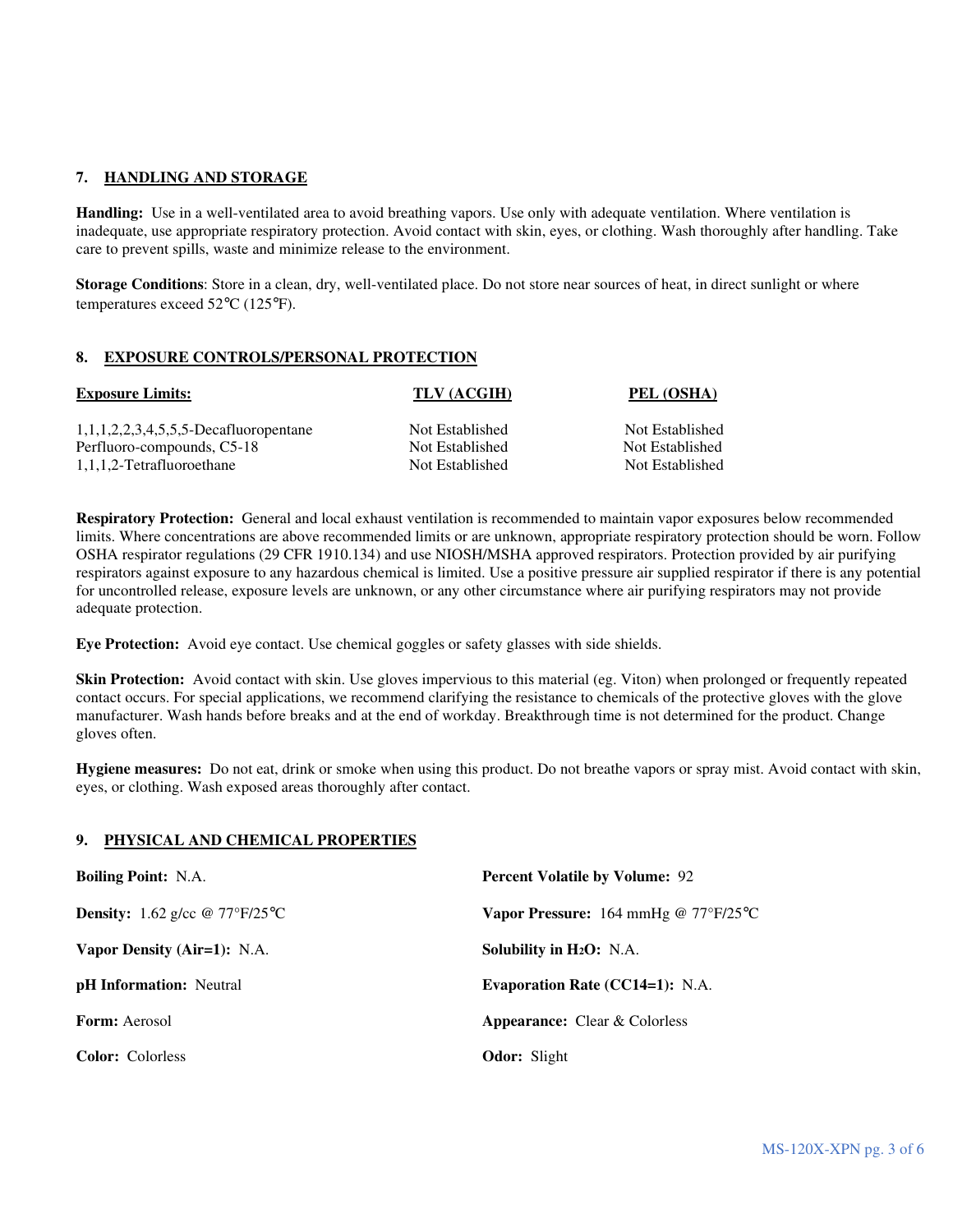## **10. STABILITY AND REACTIVITY**

**Reactivity:** Not classified as a reactivity hazard.

**Chemical stability:** Stable under normal conditions.

**Possibility of hazardous reactions:** None known.

**Material and Conditions to Avoid:** None known.

**Decomposition:** Hazardous decomposition products will be formed at elevated temperatures: Hydrogen fluoride, Perfluoroisobutylene

### **11. TOXICOLOGICAL INFORMATION**

## **1,1,1,2,2,3,4,5,5,5-Decafluoropentane**

**Information on likely routes of exposure:** Inhalation, Skin contact, Ingestion, Eye contact **Acute Oral:** LD50: > 5000 mg/kg in rats **Acute Inhalation (vapor):** 4 hour LC50: 114 mg/l in rats **Acute Dermal:** LD50: > 5000 mg/kg in rats **Skin Corrosion/Irritation:** No skin irritation in rabbits. **Serious Eve Irritation/ Eve Irritation:** No eve irritation in rabbits. **Skin Sensitization:** No skin sensitization in Guinea pigs. **Respiratory Sensitization:** Not classified based on available information. **Germ Cell Mutagenicity:** Weight of evidence does not support classification as a germ cell mutagen. **Carcinogenicity:** Not classified based on available information. **Reproductive toxicity:** Weight of evidence does not support classification as a germ cell mutagen. **STOT-single exposure:** Not classified based on available information. **STOT-repeated exposure:** No significant health effects observed in animals at concentrations of 1mg/l/6h/d or less. **Aspiration toxicity:** Not classified based on available information.

**Perfluoro-compounds, C5-18** 

**Acute Inhalation (vapor):** 4 hour LC50 > 5.8 mg/l in rats **Acute Ingestion:** LD50 > 5,000 mg/kg in rats **Acute Dermal:** LD50 estimated to be > 5,000 mg/kg in rats **Skin Corrosion/Irritation:** No significant skin irritation in rabbit **Eye Irritation:** No significant eye irritation in rabbit **Skin Sensitization:** Not classified based on available information. **Respiratory Sensitization:** Not classified based on available information. **Germ Cell Mutagenicity: In Vitro:** Not classified based on available information. **Carcinogenicity:** Not classified based on available information. **Reproductive toxicity:** Not classified based on available information. **Specific Target Organ Toxicity – single exposure:** Not classified based on available information. **Specific Target Organ Toxicity – repeated exposure:** Not classified. Test results: NOAEL: 1,200mg/kg/day, 13 weeks by ingestion in rats, on the following organs: liver, kidney and/or bladder, endocrine system, gastrointestinal tract, hematopoietic system, immune system, nervous system, respiratory system.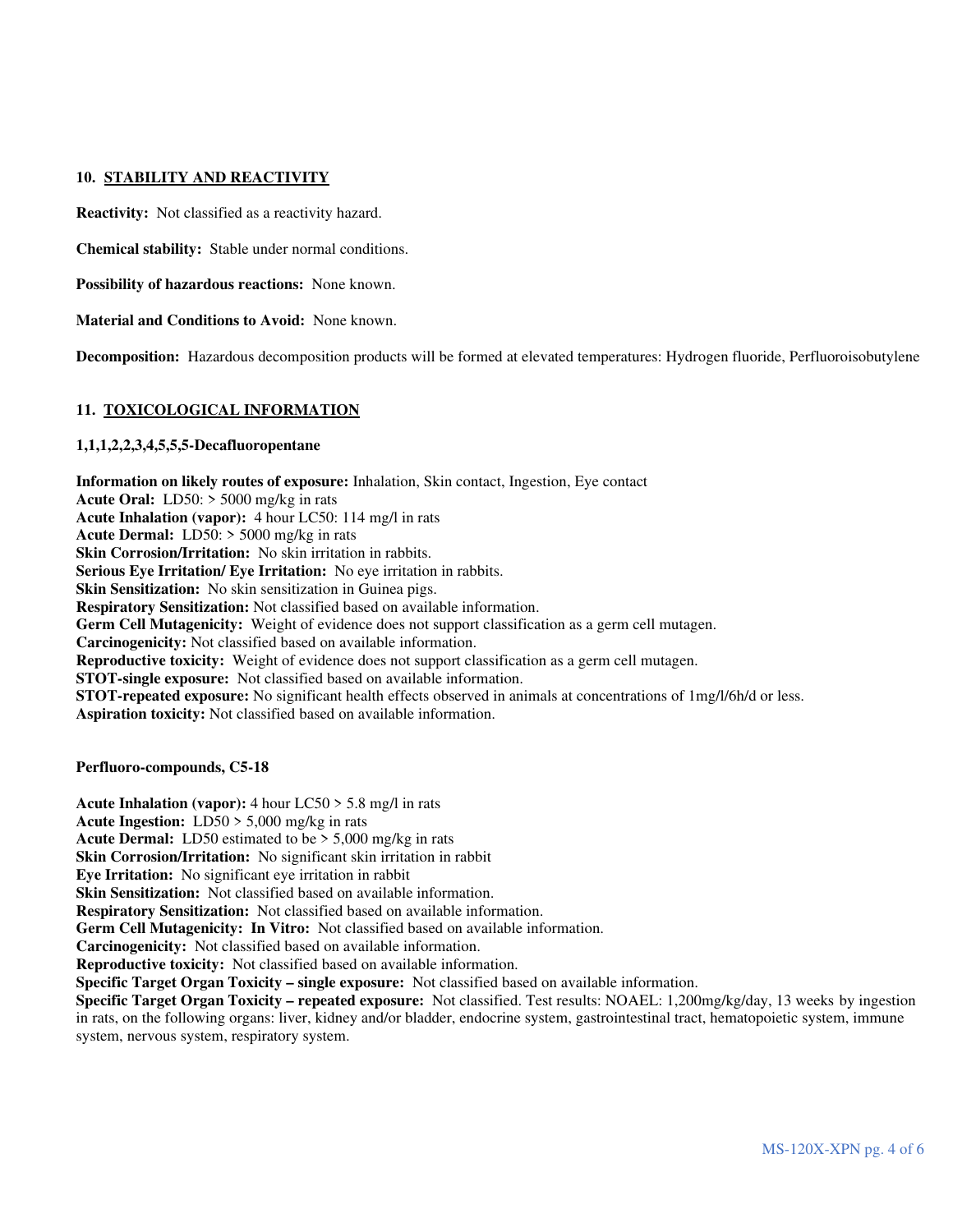## 12. ECOLOGICAL INFORMATION

## **1,1,1,2,2,3,4,5,5,5-Decafluoropentane:**

96 hour LC50 in Oncorhynchus mykiss (rainbow trout): 13.9 mg/l 96 hour LC50 in Pimephales promelas (fathead minnow): 27.2 mg/1 96 hour LC50 in Danio rerio (zebra fish): 13 mg/l 48 hour LC50 in Daphnia magna (Water flea): 11.7 mg/l 72 hour EC50 in Pseudokirchneriella subcapitata (Green algae): >120 mg/l 21 days NOEC in Daphnia magna (Water flea): 1.72 mg/l

**Biodegradability:** Not readily biodegradable. **Bioaccumulative potential:** Bioaccumulation is unlikely. **Mobility in soil:** No data available

### **Perfluoro-compounds, C5-18**

96 hour LC50 in Pimephales promelas (fathead minnow): > 1000 mg/L 48 hour EC50 in Daphnia magna (Water flea): > 1500 mg.L

## **13. DISPOSAL CONSIDERATIONS**

Comply with federal, state and local regulations. Remove to a permitted waste disposal facility. Do not puncture or incinerate cans. Empty aerosol cans before disposal.

### **14. TRANSPORT INFORMATION**

**U.S. DOT Limited Quantity** 

**IATA Proper Shipping Name:** Aerosols, Non-Flammable **Hazard Class:** 2.2 **Identification No.** UN1950 **Packing Group:** None

**IMDG**

 **Proper Shipping Name:** Aerosols, Non-Flammable **Hazard Class:** 2.2 **Identification No.** UN1950 Packing Group: None